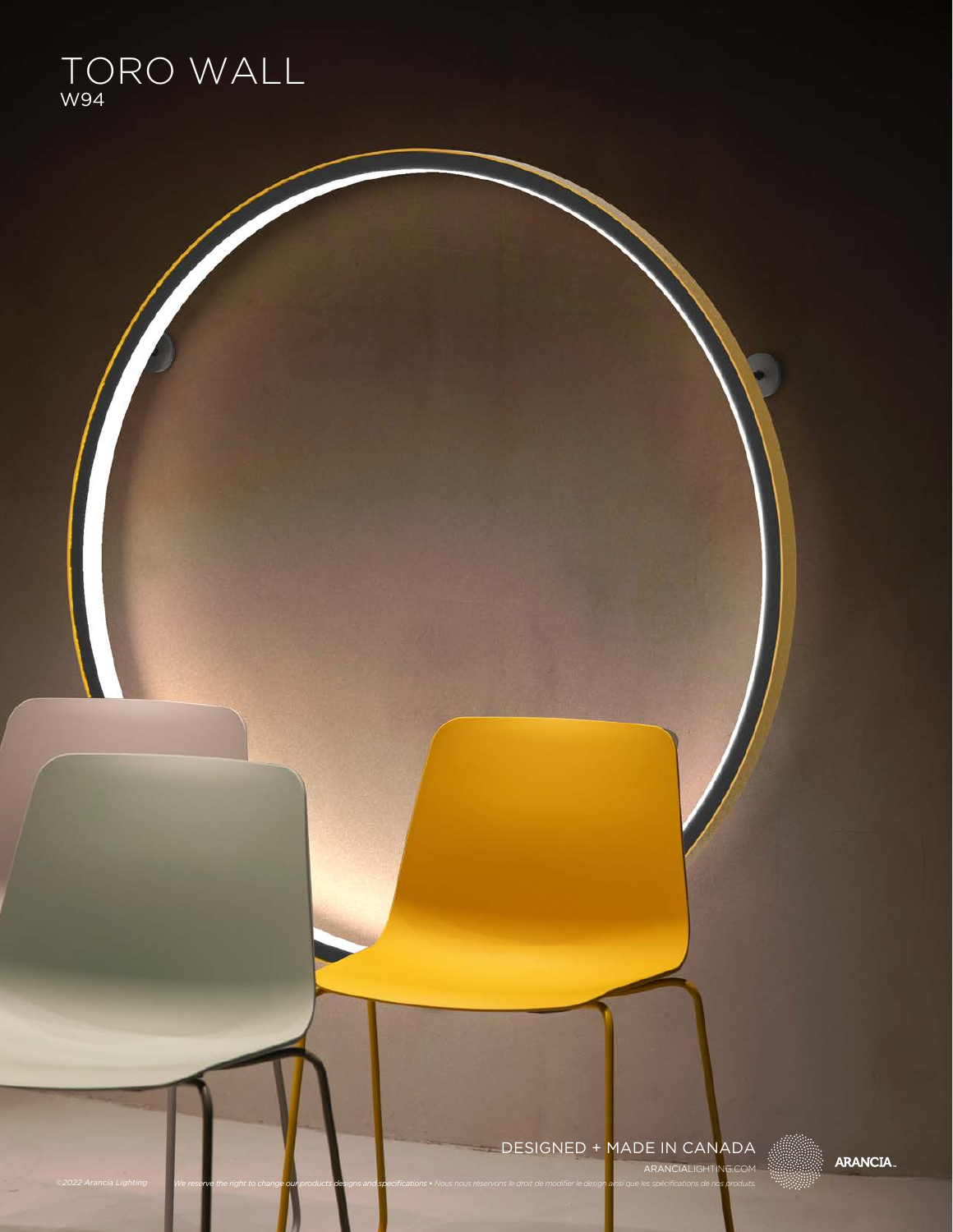### TORO WALL W94



-RD-WH, R4 VERSION • VERSION -RD-WH, R4

Elegant and modern thin ring of bright light for wall or ceiling. Its integral lens, a perfectly diffused satin acrylic piece, is held between fine rims of aluminum. This innovative layered assembly enables mix and match finishes, making a two tone light fixture possible as a standard. And now, it also comes in a wall configuration.

Mince anneau épuré et moderne de lumière vive pour usage mural ou plafonnier. Sa lentille intégrale, faite d'acrylique satiné parfaitement diffus, est maintenue entre deux fins cerceaux d'aluminium. Cet assemblage innovateur par superposition favorise les agencements entre couleurs et finis, permettant de rendre standard les luminaires à deux couleurs. Et maintenant, il vient dans une configuration murale.



| PROJECT     | DATE        |
|-------------|-------------|
|             |             |
| <b>NOTE</b> | <b>TYPE</b> |
|             |             |

|                                                                        | MODEL • MODÉLE                                                                                                                                                                                                                                                                                                                                                                                                                                                                                                                                                                                                                                  | W94 |
|------------------------------------------------------------------------|-------------------------------------------------------------------------------------------------------------------------------------------------------------------------------------------------------------------------------------------------------------------------------------------------------------------------------------------------------------------------------------------------------------------------------------------------------------------------------------------------------------------------------------------------------------------------------------------------------------------------------------------------|-----|
|                                                                        | NOMINAL LUMINAIRE DIAMETER <sup>1</sup> • DIAMÉTRE NOMINAL DU LUMINAIRE <sup>1</sup>                                                                                                                                                                                                                                                                                                                                                                                                                                                                                                                                                            |     |
| -XS<br>-S<br>$-M$<br>-XM<br>-L<br>-XL<br>-XXL                          | 24" - 610mm LED 36V CC 47W 3400 lm APPROX.<br>36" - 914mm LED 36V CC 72W 5200 lm APPROX.<br>48" - 1219mm LED 36V CC 95W 7000 lm APPROX.<br>60" - 1524mm LED 36V CC 120W 8700 lm APPROX.<br>72" - 1829mm LED 36V CC 144W 10500 lm APPROX<br>96" - 2438mm LED 36V CC 190W 14100 lm APPROX.<br>120" - 3048mm LED 36V CC 190W 17700 lm APPROX.<br><sup>1</sup> ALL LUMINAIRE SIZES ARE SHIPPED IN ONE PIECE, VERIFY CLEARANCE AT SITE.<br><sup>1</sup> TOUTES TAILLES DU LUMINAIRE SONT EXPÉDIÉES EN UN MORCEAU, S'ASSURER DU DÉGAGEMENT DE<br>L'ACCÉS SUR LE SITE.                                                                                 |     |
|                                                                        | LIGHT SOURCE . SOURCE LUMINEUSE                                                                                                                                                                                                                                                                                                                                                                                                                                                                                                                                                                                                                 |     |
| -LC<br>$-LN$<br>$-LW$<br>-LI                                           | LED 4000K 90 CRI<br><b>LED 3500K 90 CRI</b><br>LED 3000K 90 CRI<br>LED 2700K 90 CRI                                                                                                                                                                                                                                                                                                                                                                                                                                                                                                                                                             |     |
|                                                                        | LUMEN OUTPUT • RENDU LUMINEUX                                                                                                                                                                                                                                                                                                                                                                                                                                                                                                                                                                                                                   |     |
| -S<br>-R                                                               | STANDARD OUTPUT 8W/FT, WATTAGE AND LUMEN AS PER NOMINAL DIA.<br>SORTIE STANDARD DE 8W/PI, WATTAGE ET LUMEN EN FONCTION DU DIA.<br>REDUCED OUTPUT 4W/FT, WATTAGE AND LUMEN 50% OF NOMINAL DIA.                                                                                                                                                                                                                                                                                                                                                                                                                                                   |     |
|                                                                        | SORTIE RÉDUITE DE 4W/PI, WATTAGE ET LUMEN EN FONCTION DU DIA.                                                                                                                                                                                                                                                                                                                                                                                                                                                                                                                                                                                   |     |
|                                                                        | <b>MAINS VOLTAGE • VOLTAGE CIRCUIT</b>                                                                                                                                                                                                                                                                                                                                                                                                                                                                                                                                                                                                          |     |
| -1<br>-U                                                               | 120V (TRAIC DIMMING ONLY) • 120V (GRADATION TRIAC SEULEMENT)<br>120-277V                                                                                                                                                                                                                                                                                                                                                                                                                                                                                                                                                                        |     |
|                                                                        | DIMMING SPECIFICATION . OPTION DE GRADATION                                                                                                                                                                                                                                                                                                                                                                                                                                                                                                                                                                                                     |     |
| -0<br>$-T2$                                                            | 0-10V LED DIMMING • GRADATION DEL 0-10V<br>LED DIMMING (TRIAC) . GRADATION DEL (TRIAC)<br><sup>2</sup> TRIAC OPTION ONLY AVAILABLE AS REMOTE DRIVER in 120V (R4) FOR SIZES UNDER 100W<br><sup>2</sup> L'OPTION TRIAC EST SEULEMENT DISPONIBLE EN PILOTE À DISTANCE EN 120V (R4) POUR DES DIMEN-<br>SIONS AU-DESSOUS DE 100W                                                                                                                                                                                                                                                                                                                     |     |
|                                                                        | <b>MOUNTING OPTION* • OPTION DE MONTAGE*</b>                                                                                                                                                                                                                                                                                                                                                                                                                                                                                                                                                                                                    |     |
| $-R2$<br>-R4                                                           | MINI Ø2.5" X 0.34" ROUND CANOPY • PAVILLON MINI ROND Ø64MM X 9MM<br>REGULAR Ø4.50" X 0.25" ROUND CANOPY • PAVILLON RÉGULIER ROND<br>Ø114MM X 6MM                                                                                                                                                                                                                                                                                                                                                                                                                                                                                                |     |
|                                                                        | *ALL OPTIONS HAVE NEED A REMOTE DRIVER. SPECIFY DRIVER SEPA-<br>RATELY, SEE NEXT PAGE . TOUTES LES OPTIONS ONT BESOIN D'UN PILOTE<br>À DISTANCE. SPÉCIFIER LE PILOTE À DISTANCE SÉPARÉMENT, VOIR LA PAGE<br>SUIVANTE                                                                                                                                                                                                                                                                                                                                                                                                                            |     |
|                                                                        | INNER RING FINISH • FINI DE L'ANNEAU INTERIEUR                                                                                                                                                                                                                                                                                                                                                                                                                                                                                                                                                                                                  |     |
| -BL<br>-BK<br>-BR<br>$-CR^*$<br>-GN<br>-MG<br>-RD<br>-WH<br>-YI<br>-SP | BLUE POWDER COATED . FINI POUDRE BLEU . RAL 5005<br>BLACK POWDER COATED • FINI POUDRE NOIRE<br>ANODIZED DARK BRONZE EFFECT. EFFET ANODISÉ DE BRONZE SOMBRE<br>CHROME PLATED* • PLAQUÉ CHROME*<br><b>GREEN POWDER COATED • FINI POUDRE VERT • RAL 6017</b><br>ANODIZED EFFECT GRAY • GRIS MÉTALLIQUE AVEC EFFET ANODISÉ<br>RED POWDER COATED • FINI POUDRE ROUGE • RAL 3002<br>WHITE POWDER COATED . FINI POUDRE BLANCHE<br>YELLOW POWDER COATED • FINLPOUDRE, JAUNE • RAL 1003<br>CUSTOM, SPECIFY IN BOX . SUR MESURE, INDIQUER DANS LA CASE                                                                                                    |     |
|                                                                        | * CONSULT FACTORY FOR CHROME FINISH . CONTACTER L'USINE POUR<br>LE FINI CHROME                                                                                                                                                                                                                                                                                                                                                                                                                                                                                                                                                                  |     |
|                                                                        | OUTER RING FINISH** . FINI DE L'ANNEAU EXTÉRIEUR**                                                                                                                                                                                                                                                                                                                                                                                                                                                                                                                                                                                              |     |
| -BL<br>-BK<br>-BR<br>$-CR^*$<br>-GN<br>-MG<br>-RD<br>-WH<br>-YL<br>-SP | BLUE POWDER COATED • FINI POUDRE BLEU • RAL 5005<br>BLACK POWDER COATED . FINI POUDRE NOIRE<br>ANODIZED DARK BRONZE EFFECT. EFFET ANODISE DE BRONZE SOMBRE<br>CHROME PLATED <sup>*</sup> • PLAQUÉ CHROME <sup>*</sup><br>GREEN POWDER COATED . FINI POUDRE VERT . RAL 6017<br>ANODIZED EFFECT GRAY . GRIS MÉTALLIQUE AVEC EFFET ANODISÉ<br>RED POWDER COATED . FINI POUDRE ROUGE . RAL 3002<br>WHITE POWDER COATED . FINI POUDRE BLANCHE<br>YELLOW POWDER COATED • FINI POUDRE JAUNE • RAL 1003<br>CUSTOM, SPECIFY IN BOX . SUR MESURE, INDIQUER DANS LA CASE<br>* CONSULT FACTORY FOR CHROME FINISH . CONTACTER L'USINE POUR<br>LE FINI CHROME |     |

### ARANCIALIGHTING.COM • DESIGNED + MADE IN CANADA PAGE 2

**ARANCIA.** 

©2022 Arancia Lighting *V.2.2 -2022-06*

We reserve the right to change our products designs and specifications • Nous nous réservons le droit de modifier le design ainsi que les spécifications de nos produits.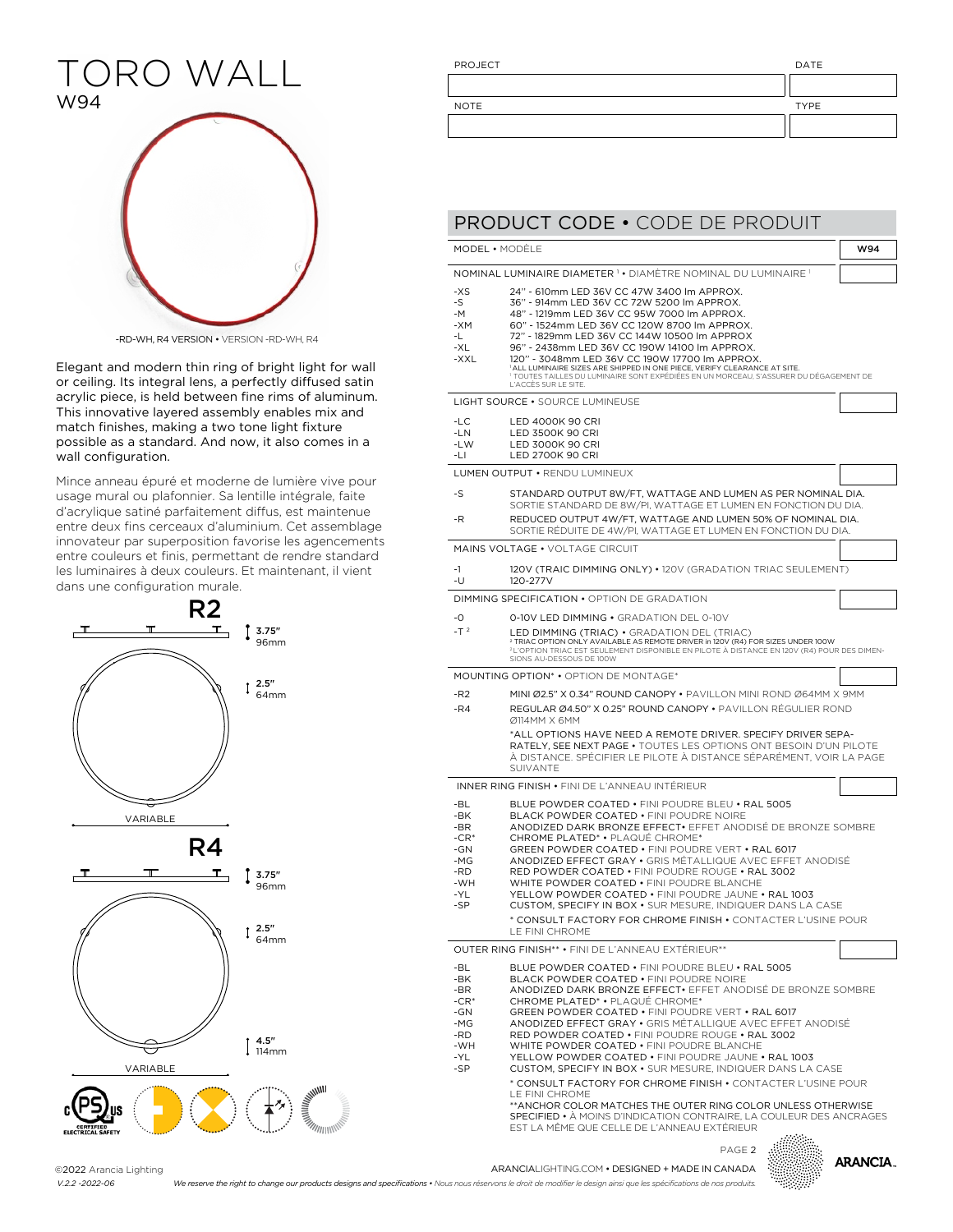# L99X REMOTE LED DRIVER • PILOTE À DISTANCE

# 50W (TRIAC)



#### 50W (0-10V)  $\overline{a}$  $\sim$  $EOMI$



95W



LA TAILLE DU PILOTE PEUT VARIER SELON LA PUISSANCE REQUISE DRIVER SIZE MAY VARY DEPENDING ON REQUIRED POWER •

### 2 DRIVERS\* • 2 PILOTES\* 1 DRIVER • 1 PILOTE



#### L N \_\_\_\_\_\_\_\_\_\_\_\_\_\_\_\_\_\_\_ DIMMER PRODUCT CODE • CODE DE PRODUIT MODEL • MODÈLE LE LA CONTRACTE LA CONTRACTE LA CONTRACTE LA CONTRACTE LA CONTRACTE LA CONTRACTE LA CONTRACTE LA CONTRACTE LA CONTRACTE LA CONTRACTE LA CONTRACTE LA CONTRACTE LA CONTRACTE LA CONTRACTE LA CONTRACTE LA CONTRA NUMBER OF CIRCUITS • NOMBRE DE CIRCUITS -1  $-2$ 1 DRIVER 2 DRIVERS POWER • PUISSANCE -50 -54 50W • 100-1400mA • 10-54V (120-277V) 54W • 100-1500mA • 27-54V (347V) CURRENT OUTPUT • INTENSITÉ DU COURANT -XXXX\* FILL CORRESPONDING VALUE OF CURRENT (mA) USING TABLE 1 ON NEXT PAGE • REMPLIR LA VALEUR DU COURANT (mA) CORRESPONDANTE EN SE RÉFÉRANT AU TABLEAU 1 À LA PAGE SUIVANTE MAIN VOLTAGE • VOLTAGE CIRCUIT -U -3 120-277V 347V DIMMING SPECIFICATION • OPTION DE GRADATION  $\Big|$  -0 -0 0-10V PRODUCT CODE • CODE DE PRODUIT MODEL • MODÈLE LE LA CONTRAT LE CONTRA LA CONTRATA LA CONTRATA LA CONTRATA LA CONTRATA LA CONTRATA LA CONTRATA LA CONTRATA LA CONTRATA LA CONTRATA LA CONTRATA LA CONTRATA LA CONTRATA LA CONTRATA LA CONTRATA LA CONTRATA LA NUMBER OF CIRCUITS • NOMBRE DE CIRCUITS -1 -2 1 DRIVER 2 DRIVERS POWER • PUISSANCE -50 -50 50W • 350-1200mA • 18-56V CURRENT OUTPUT • INTENSITÉ DU COURANT -XXXX\* FILL CORRESPONDING VALUE OF CURRENT (mA) USING TABLE 1 ON NEXT PAGE • REMPLIR LA VALEUR DU COURANT (ma) CORRESPONDANTE EN SE RÉFÉRANT AU TABLEAU 1 À LA PAGE SUIVANTE MAIN VOLTAGE • VOLTAGE CIRCUIT -1 -U 120V 120-277V DIMMING SPECIFICATION • OPTION DE GRADATION  $-$ T -T TRIAC PRODUCT CODE • CODE DE PRODUIT MODEL • MODÈLE LIGALISTIC LIGALIST DE LA CONTRATIVITÉ DE LA CONTRATIVITÉ DE LA CONTRATIVITÉ DE LA CONTRATIVITÉ NUMBER OF CIRCUITS • NOMBRE DE CIRCUITS -1 -2 1 DRIVER 2 DRIVERS POWER • PUISSANCE -95 -95 95W • 2750mA MAX @36VD CURRENT OUTPUT • INTENSITÉ DU COURANT -XXXX\* FILL CORRESPONDING VALUE OF CURRENT (mA) USING TABLE 1 ON NEXT PAGE • REMPLIR LA VALEUR DU COURANT (mA) CORRESPONDANTE EN SE RÉFÉRANT AU TABLEAU 1 À LA PAGE SUIVANTE MAIN VOLTAGE • VOLTAGE CIRCUIT THE STATE OF THE STATE OF THE STATE OF THE STATE OF THE STATE OF THE STATE OF THE STATE OF THE STATE OF THE STATE OF THE STATE OF THE STATE OF THE STATE OF THE STATE OF THE STATE OF THE STATE -U 120-277V DIMMING SPECIFICATION • OPTION DE GRADATION  $\Big|$  -0 -0 0-10V WIRE GAUGE CALIBRE DU FIL LENGTH LONGUEUR



| WIRE GAUGE<br>CALIBRE DU FIL | MAXIMUM I FAD<br><b>I FNGTH</b><br><b>I ONGUEUR</b><br>MAXIMAI E DU<br>CÂBI F |
|------------------------------|-------------------------------------------------------------------------------|
| 18 GA                        | 44 FT                                                                         |
| 16 GA                        | 90 FT                                                                         |
| 14 GA                        | 120 FT                                                                        |
| 12 <sub>GA</sub>             | 175 FT                                                                        |

BE CONNECTED TO FORM SINGLE CIRCUIT • LORSQU'IL Y A 2 PILOTES,<br>L'ALIMENTATION ET LA GRADATION DES CIRCUITS 1 ET 2 PEUVENT ÊTRE CONNECTÉS ENSEMBLE POUR FORMER 1 SEUL CIRCUIT \* WITH 2 DRIVERS INPUT AND DIMMING OF CIRCUIT 1 AND 2 COULD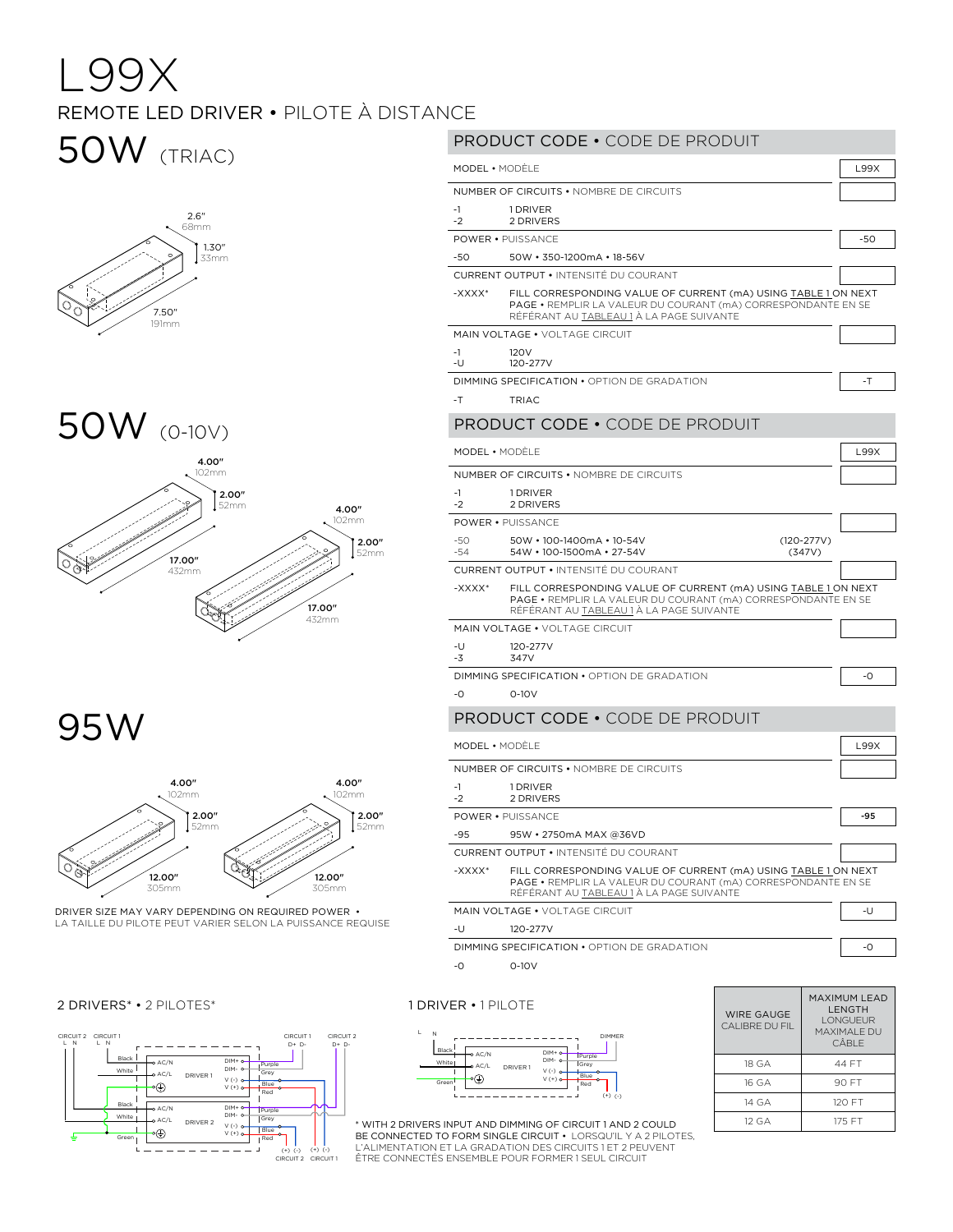# TORO WALL W94 POWER CLASS GUIDE • W94 GUIDE DE CATÉGORIE DE PUISSANCE

| TABLE 1. POWER AND CURRENT PER SIZE FOR REMOTE DRIVER CONFIGURATION<br>TABLEAU 1. PUISSANCE ET COURANT ÉLECTRIQUE PAR TAILLE POUR LA CONFIGURATION DU PILOTE À DISTANCE |                                                                               |                 |                       |                       |                    |                       |                       |  |  |
|-------------------------------------------------------------------------------------------------------------------------------------------------------------------------|-------------------------------------------------------------------------------|-----------------|-----------------------|-----------------------|--------------------|-----------------------|-----------------------|--|--|
| <b>CODE</b>                                                                                                                                                             | POWER CLASS<br>CATÉGORIE DE PUISSANCE<br>NOMINAL DIAMETER<br>DIAMÈTRE NOMINAL |                 | S                     |                       |                    | $\mathsf{R}$          |                       |  |  |
| $-XS$                                                                                                                                                                   | 24.00" • 610mm                                                                |                 | 47 W<br>1319 mA       |                       |                    | 24 W<br>678 mA        |                       |  |  |
| $-S$                                                                                                                                                                    | 36.00" • 914mm                                                                | 72 W<br>1987 mA | <b>OR</b><br>OU       | 2x 36 W<br>2x 985     |                    | 37 W<br>1022 mA       |                       |  |  |
| $-M$                                                                                                                                                                    | 48.00" · 1219mm                                                               | 95 W<br>2655 mA | <b>OR</b><br>OU       | 2x 47 W<br>2x 1319 mA |                    | 49 W<br>1365 mA       |                       |  |  |
| -XM                                                                                                                                                                     | $60.00" \cdot 1524$ mm                                                        |                 | 2x 60 W<br>2x 1653 mA |                       | 62 W OR<br>1709 mA | OR<br>OU              | 2x 30 W<br>2x 850 mA  |  |  |
| -L                                                                                                                                                                      | 72.00" • 1829mm                                                               |                 | 2x 72 W<br>2x 1987 mA |                       | 74 W<br>2052 mA    | <b>OR</b><br>OU       | 2x 36 W<br>2x 1022 mA |  |  |
| -XL                                                                                                                                                                     | 96.00" · 2438mm                                                               |                 | 2x 95 W<br>2x 2655 mA |                       |                    | 2x 49 W<br>2x 1365 mA |                       |  |  |

\* WHERE "2x" IS INDICATED, THE DRIVER COUNT TO BE SPECIFIED IN THE L99X BOX IS 2, EACH DRIVER HAVING THE DISPLAYED CONFIGURATION<br>\* OÙ «2x» EST INDIQUÉ, LE NOMBRE DE DRIVERS À ÊTRE SPÉCIFIÉ DANS LE BOÎTIER DU L99X EST 2, CH

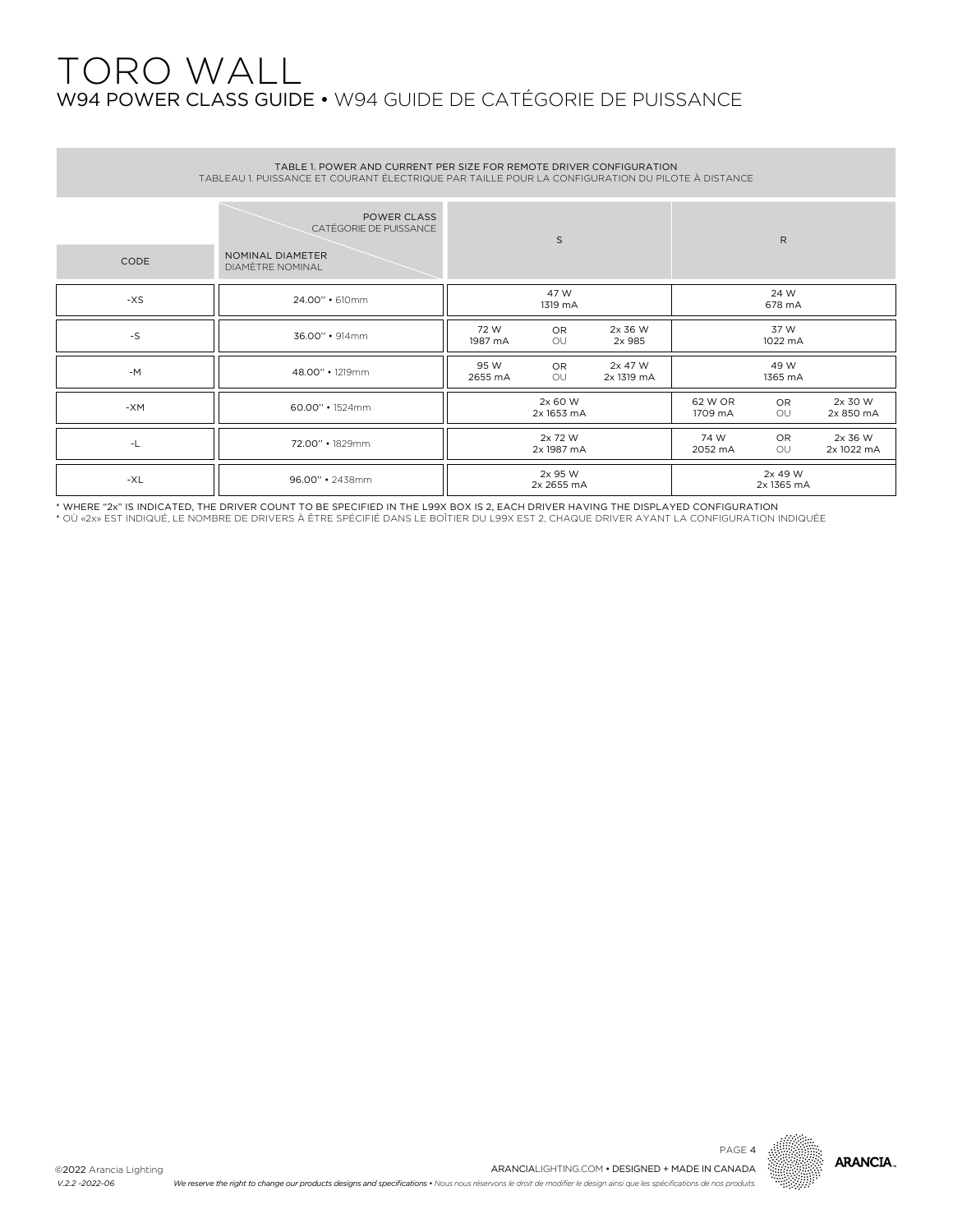## TORO WALL W94 FEATURES • W94 CARACTÉRISTIQUES



WARRANTY • GARANTIE

5 years 5 ans